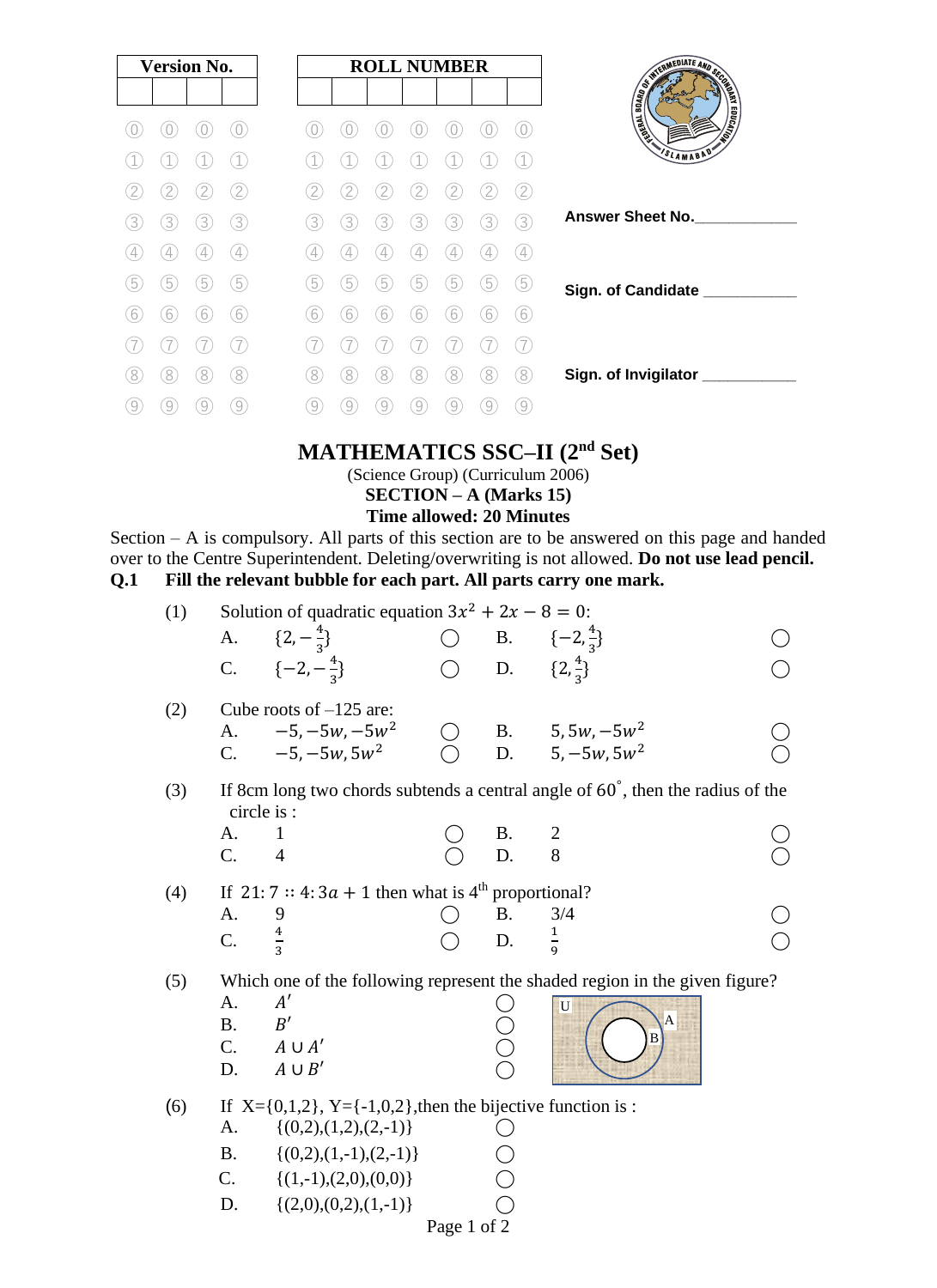| (7)  |                                         | Partial fraction of $\frac{1}{(x^2-1)(x^2+1)}$ are given by:                                                        |                  |                 | A. $\frac{A}{(x-1)} + \frac{B}{(x+1)} + \frac{Cx+D}{(x^2+1)}$<br>C. $\frac{A}{(x-1)} + \frac{B}{(x+1)} - \frac{Cx+D}{(x^2+1)}$<br>C. $\frac{A}{(x-1)} + \frac{B}{(x+1)} - \frac{Cx+D}{(x^2+1)}$<br>O. D. $\frac{A}{(x-1)} - \frac{B}{(x+1)} - \frac{Cx+D}{(x^2+1)}$ |                                      |
|------|-----------------------------------------|---------------------------------------------------------------------------------------------------------------------|------------------|-----------------|---------------------------------------------------------------------------------------------------------------------------------------------------------------------------------------------------------------------------------------------------------------------|--------------------------------------|
| (8)  | A.<br>C.                                | Range of the data 115, 121, 84, 89, 77 is:<br>38<br>30                                                              |                  | Β.<br>D.        | 37<br>44                                                                                                                                                                                                                                                            |                                      |
| (9)  | A.<br>C.                                | An arithmetic mean of 35, 35, 35, 35, 35 is:<br>175<br>5                                                            |                  | <b>B.</b><br>D. | 35<br>$\boldsymbol{0}$                                                                                                                                                                                                                                              | $\begin{matrix} 0 \\ 0 \end{matrix}$ |
| (10) | A.<br>$C_{\cdot}$                       | If $\tan \theta = \sqrt{3}$ , then $\theta$ is equal to:<br>$90^\circ$<br>$45^{\circ}$                              |                  | <b>B.</b><br>D. | $60^{\circ}$<br>$30^{\circ}$                                                                                                                                                                                                                                        | $\frac{1}{2}$                        |
| (11) | A.<br>$C_{\cdot}$                       | $\frac{1}{1+\cos\theta} + \frac{1}{1-\cos\theta}$ is:<br>$2sec^2\theta$<br>$2cos^2\theta$                           |                  | D.              | B. $2\csc^2\theta$<br>$2sin^2\theta$                                                                                                                                                                                                                                | $\bigcirc$                           |
| (12) | A.<br>$C_{\cdot}$                       | $r\theta$<br>$r/\theta$                                                                                             |                  | Β.<br>D.        | If angle subtended by an arc of radius 'r' is $\theta$ then what is length of arc?<br>$\theta/r$<br>$\theta r^2$                                                                                                                                                    | $\bigcirc$                           |
| (13) | А.<br><b>B.</b><br>C.<br>D.             | Collinear<br>Congruent<br>Non-congruent<br>Perpendicular                                                            |                  |                 | If Two chords $\overline{AB}$ and $\overline{XY}$ are equidistant from the centre, then these are:                                                                                                                                                                  |                                      |
| (14) |                                         | In the figure, the central angle x of the circle is :                                                               |                  |                 |                                                                                                                                                                                                                                                                     |                                      |
|      | A.<br><b>B.</b><br>$\mathbf{C}$ .<br>D. | $120^\circ$<br>$90^\circ$<br>$60^\circ$<br>$30^\circ$                                                               | ŎO               |                 | $30^\circ$<br>$\boldsymbol{x}$                                                                                                                                                                                                                                      |                                      |
| (15) | A.<br><b>B.</b><br>C.<br>D.             | If $mL1 = 50^\circ$ in the given figure, then mL2 is:<br>$25^{\circ}$<br>$50^\circ$<br>$100^{\circ}$<br>$150^\circ$ | U<br>0<br>0<br>0 |                 | L1<br>L2                                                                                                                                                                                                                                                            |                                      |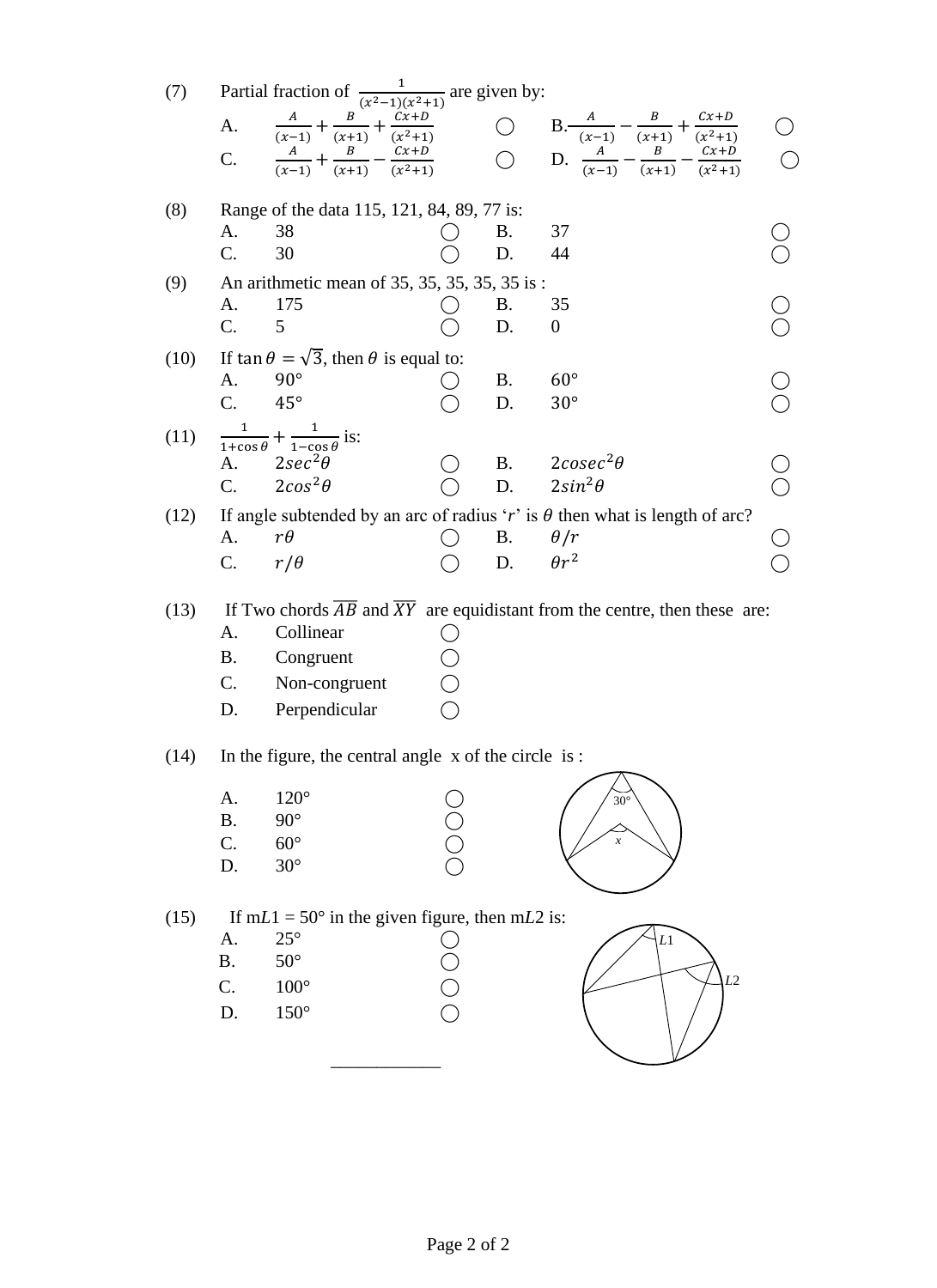

Time allowed: 2.40 hours Total Marks: 60

Note: Attempt any nine parts from Section 'B' and any three questions from Section 'C' on the separately provided answer book. Write your answers neatly and legibly. Log book will be provided on demand.

### **SECTION – B** (Marks 36)

- Q.2 Attempt any **NINE** parts from the following. All parts carry equal marks.  $(9 \times 4 = 36)$ 
	- i. If  $x-2$  and  $x+2$  are the factors of the polynomial  $P(x) = x^3 - 4mx^2 - 2nx + 1 = 0$ , then find the values of m and *n*.
	- ii. Solve the equation  $2x^{-2} 21 = x^{-1}$
	- iii. Find x and y if  $(7-5x,3y+2)=(y+1,x-2)$
	- iv. Prove that two tangent drawn to a circle from a point outside it, are equal in length.
	- v. Two equal circles of each radius 3.5cm and their centres are 8cm apart. Draw two circles and their transverse common tangents.
	- vi. If  $\alpha$ ,  $\beta$  are the roots of  $4z^2 + 17z + k = 0$ , satisfying the condition  $2\alpha + 3\beta = 35$ , then find the value of *k*.
	- vii. Find the length of a chord which stands at a distance 7cm from the centre of a circle with radius 12cm.
	- viii. A tree is of height 24 fts. If the angle of elevation of Sun is  $40^{\circ}$ , find the length of its shadow by drawing the figure.
	- ix. Resolve  $\frac{x^3}{x^2}$  $\frac{x}{x^2-x-2}$  into partial fractions.
	- x. If *x* is inversely proportional to *y* and directly proportional to *z* and *t* when  $x=8$ ,  $y=\frac{7}{3}$  $\frac{7}{2}$ , z=14, t=5. Find the value of t if x=20, y=  $\frac{9}{2}$ , z=23.
	- xi. If  $A = \{1, 2, 3, 4\}$ ,  $B = \{5, 6, 8\}$ a. Find  $A \times B$ 
		- b. Write the relation  $R = \{(x, y) | y = 2x\}$
		- c. Write domain and range of the relation R
	- xii. Find  $m\overline{XZ}$  if in  $\Delta XYZ$ ,  $m\overline{XY} = 8\sqrt{2}cm$ ,  $m\overline{YZ} = 12cm$  and  $m\angle XYZ = 135^{\circ}$ .
	- xiii. Prove that the area of sector of a circle is  $\frac{1}{2}r^2\theta$ , where *r* is the radius and  $\theta$  is the central angle of the circle.
	- xiv. Calculate the simple moving average of 5 years from the following data of attendance of class  $10<sup>th</sup>$  of a school:

| ***************************** |         |     |     |     |     |         |        |     |  |  |  |  |
|-------------------------------|---------|-----|-----|-----|-----|---------|--------|-----|--|--|--|--|
| Month                         | Jan     | Feb | Mar | Apr | May | June    | Jul    | Aug |  |  |  |  |
| attendance                    | 70<br>◡ | o∠  | ის  | ບຸ  | ບຸ  | 70<br>◡ | –<br>ັ | 80  |  |  |  |  |
| -                             |         |     |     |     |     |         |        |     |  |  |  |  |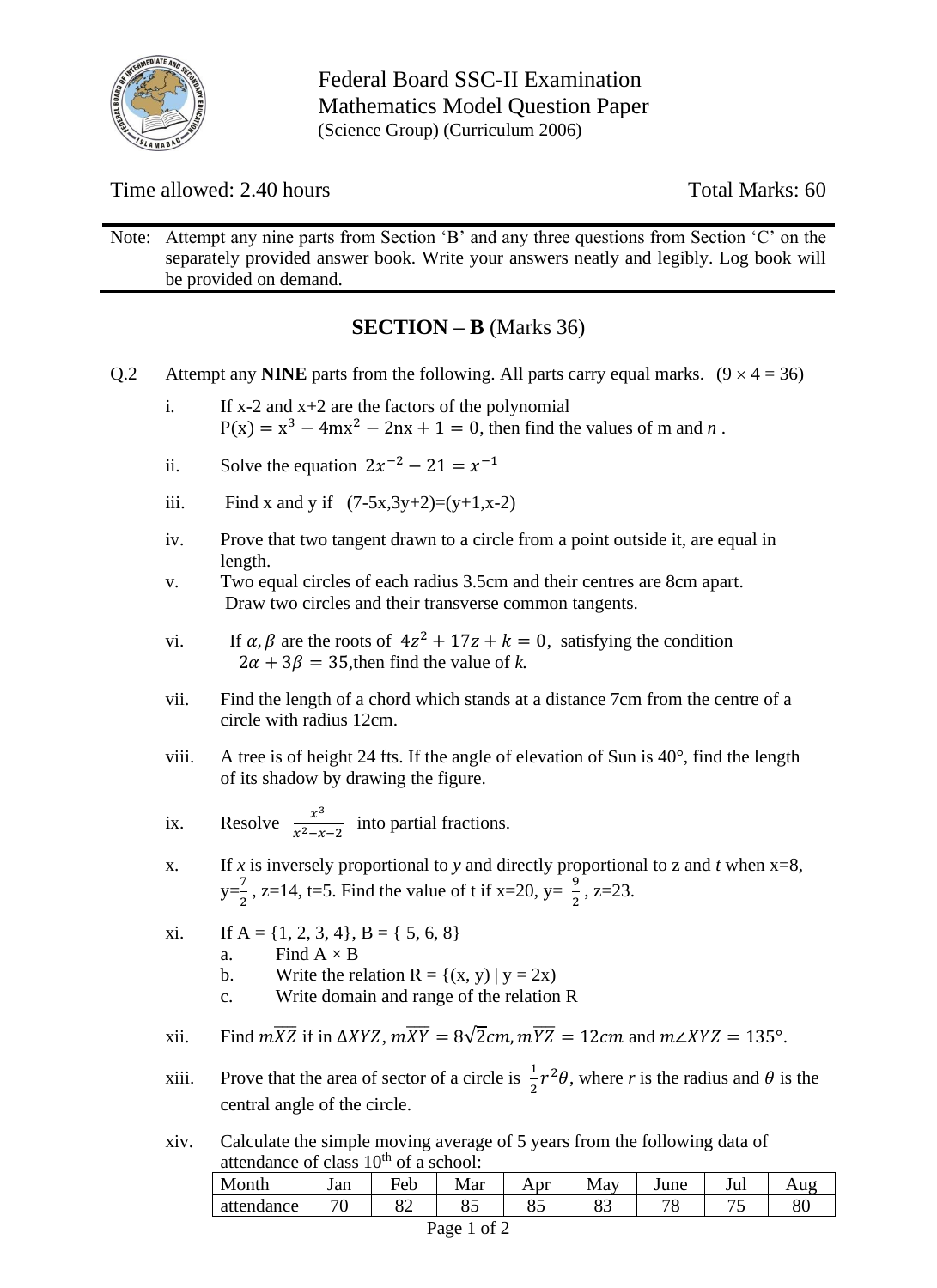#### **SECTION – C** (Marks 24)

**Note:** Attempt any **THREE** questions. Each question carries equal marks.  $(3 \times 8 = 24)$ 

- **Q.3** If  $U = \{1, 2, 3, \ldots, 20\}$ ,  $A = \{2, 4, 6, \ldots, 20\}$ ,  $B = \{2, 3, 5, \ldots, 19\}$ , then prove the De-Morgan's Laws.
- **Q.4** Solve the following system of equations:  $a^2 + b^2 = 20$ ;  $3a^2 - 2ab - b^2 = 0$
- **Q.5** Prove that; (i)  $(tan\theta + cot\theta)(cos\theta + sin\theta) = sec\theta + csc\theta$ (ii)  $\frac{\cos \theta - \sin \theta}{\cot^2 \theta - 1} = \frac{\sin^2 \theta}{\cos \theta + \sin^2 \theta}$  $\cos\theta + \sin\theta$
- **Q.6** Find the roots and extraneous roots of the following equation.  $\sqrt{x^2+3x+5} + \sqrt{x^2+3x-2} = 7$
- **Q.7** Prove that the opposite angles of any quadrilateral inscribed in a circle are supplementary.

\* \* \* \* \*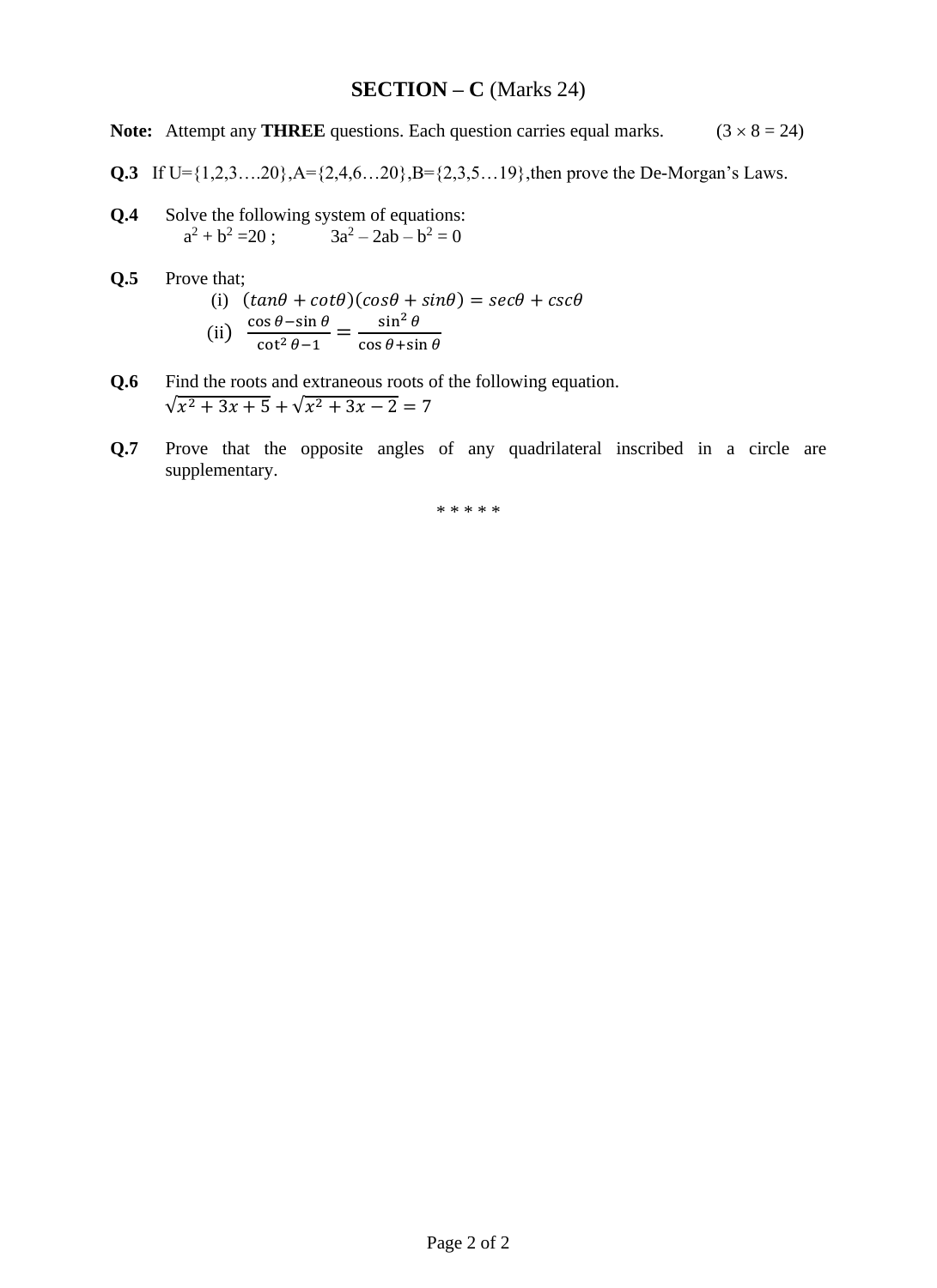### **MATHEMATICS SSC-II (2nd Set)**

#### Student Learning Outcomes Alignment Chart

(Curriculum 2006)

| Sec-A | Q <sub>1</sub> | <b>Contents and Scope</b>                             | <b>Student Learning Outcomes *</b>                                                                                                                                                                                                                                                                      |
|-------|----------------|-------------------------------------------------------|---------------------------------------------------------------------------------------------------------------------------------------------------------------------------------------------------------------------------------------------------------------------------------------------------------|
|       | (1)            | 8.2 Solution of Quadratic<br>Equations                | Solve a quadratic equation in one variable by<br>factorization,<br>$\bullet$<br>completing square.                                                                                                                                                                                                      |
|       | (2)            | 9.2 Cube Roots of Unity and<br>their Properties       | Use properties of cube roots of unity to<br>iv.<br>solve appropriate problems.                                                                                                                                                                                                                          |
|       | (3)            | 27.1 Chords and Arcs                                  | iii.<br>Equal chords of a circle (or of congruent<br>circles) subtended at the Centre(at the<br>corresponding centres).                                                                                                                                                                                 |
|       | (4)            | 10.1 Ratio, Proportions and<br>Variations             | ii.<br>Find $3^{rd}$ , 4 <sup>th</sup> mean and continued<br>proportion.                                                                                                                                                                                                                                |
|       | (5)            | 12.1.3 Venn Diagram                                   | vi.<br>Use Venn diagram to represent<br>union and intersection of sets,<br>complement of a set.<br>$\bullet$                                                                                                                                                                                            |
|       | (6)            | 12.3 Function                                         | i.<br>Define function and identify its domain,<br>co-domain and range.<br>iii<br>Demonstrate the following:<br>• into function,<br>one-one function,<br>into and one-one function (injective<br>function),<br>• onto function (surjective function),<br>one-one and onto function (bijective function). |
|       | (7)            | 11.2 Resolution of Fraction<br>into Partial Fractions | Resolve an algebraic fraction into partial<br>fractions when its denominator consists<br>of<br>non-repeated linear factors,<br>non-repeated quadratic factors,                                                                                                                                          |
|       | (8)            | 13.4 Measures of Dispersion                           | Measure range, variance and standard deviation.                                                                                                                                                                                                                                                         |
|       | (9)            | 13.3 Measures of Central<br>Tendency                  | $\mathbf{i}$ .<br>Calculate (for ungrouped and grouped<br>data):<br>arithmetic mean by<br>definition                                                                                                                                                                                                    |
|       | (10)           | 16.3 Trigonometric Ratios                             | Recall the<br>iv.<br>values of trigonometric<br>ratios for $45^{\circ}$ , $30^{\circ}$ , $60^{\circ}$ .                                                                                                                                                                                                 |
|       | (11)           | 16.4 Trigonometric Identities                         | Prove the trigonometric identities and apply<br>them to show different trigonometric<br>relations.                                                                                                                                                                                                      |
|       | (12)           | 16.2 Sector of a Circle                               | i.<br>Establish the rule $l = r\theta$ , where r is the<br>radius of the circle, $l$ the length of<br>circular arc and $\theta$ the central angle<br>measured in radians.                                                                                                                               |
|       |                | $(13)$ 25.1 Chords of a Circle                        | v Two chords of a circle which are equidistant                                                                                                                                                                                                                                                          |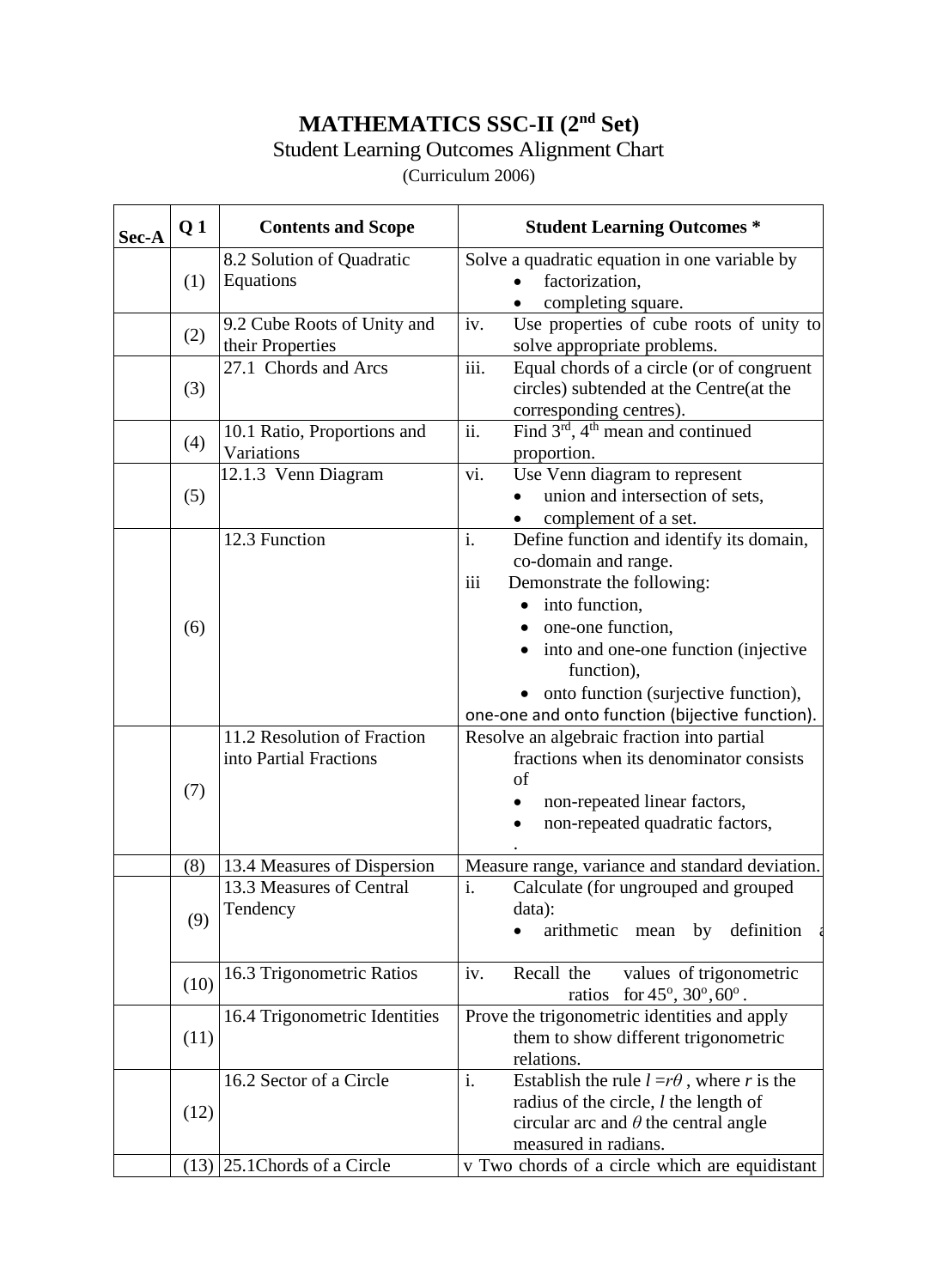|       |                |                               |      | from the centre are congruent.                    |
|-------|----------------|-------------------------------|------|---------------------------------------------------|
|       |                | 28.1 Angle in a Segment of a  | i.   | The measure of a central angle of a minor         |
|       | (14)           | Circle                        |      | arc of a circle, is double that of the angle      |
|       |                |                               |      | subtended by the corresponding major              |
|       |                |                               |      | arc.                                              |
|       |                | 28.1 Angle in a Segment of a  | ii.  | Any two angles in the same segment of a           |
|       | (15)           | Circle                        |      | circle are equal.                                 |
| Sec B | Q <sub>2</sub> |                               |      |                                                   |
|       |                | 9.6 Synthetic Division        | i.   | Use synthetic division to find the values         |
|       | i.             |                               |      | of unknowns if the factors of a                   |
|       |                |                               |      | polynomial are given.                             |
|       |                | 8.4 Equations Reducible to    | iv.  | Solve exponential equations in which the          |
|       | ii.            | Quadratic Form                |      | variables occur in exponents.                     |
|       |                | 12.3 Function                 | ii.  | Demonstrate the following:                        |
|       |                |                               |      | into function,                                    |
|       |                |                               |      | one-one function,<br>$\bullet$                    |
|       |                |                               |      | into and one-one function (injective              |
|       | iii.           |                               |      | function),                                        |
|       |                |                               |      | onto function (surjective function),              |
|       |                |                               |      | one-one and onto function (bijective              |
|       |                |                               |      | function).                                        |
|       |                | 26.1 Tangent to a Circle      | iii. | The two tangent drawn to a circle from a          |
|       | iv.            |                               |      | point outside it, are equal in length             |
|       |                | 30.3<br>Tangent to the Circle | iv.  | Draw                                              |
|       | V.             |                               |      | transverse common tangent or                      |
|       |                |                               |      | internal tangent to two equal circles.            |
|       |                | 9.2 Cube Roots of Unity and   | ii.  | Recognize complex cube roots of unity as          |
|       |                | their Properties              |      | w and $w^2$ .                                     |
|       | vi.            |                               |      | iii. Prove the properties of cube roots of unity. |
|       |                |                               | iv.  | Use properties of cube roots of unity to          |
|       |                |                               |      | solve appropriate problems.                       |
|       |                | 25.1 Chords of a circle       |      | ii. straight line , drawn from the Centre of a    |
|       |                |                               |      | circle to bisect a chord(which is not a           |
|       | vii.           |                               |      | diameter) is perpendicular to the chord           |
|       |                |                               | iii  | Perpendicular from the Centre of a circle         |
|       |                |                               |      | on the chord bisect it.                           |
|       |                |                               |      |                                                   |
|       | viii.          | 16.5 Angle of Elevation and   | ii.  | Solve real life problems involving angle          |
|       |                | Depression.                   |      | of elevation and depression.                      |
|       |                | 11.2 Resolution of Fraction   |      | Resolve an algebraic fraction into partial        |
|       |                | into Partial Fractions        |      | fractions when its denominator consists           |
|       | ix.            |                               |      | of                                                |
|       |                |                               |      | non-repeated linear factors,                      |
|       |                |                               |      |                                                   |
|       | Х.             | 10.3 Joint Variation          | ii.  | Solve problems related to joint variation.        |
|       |                | 12.1.2 Ordered pairs and      |      | viii. Recognize ordered pairs and Cartesian       |
|       | xi.            | <b>Cartesian Product</b>      |      | Product                                           |
|       |                | 12.2 Binary relation          |      | Define binary relation and identify its           |
|       |                |                               |      | domain and range                                  |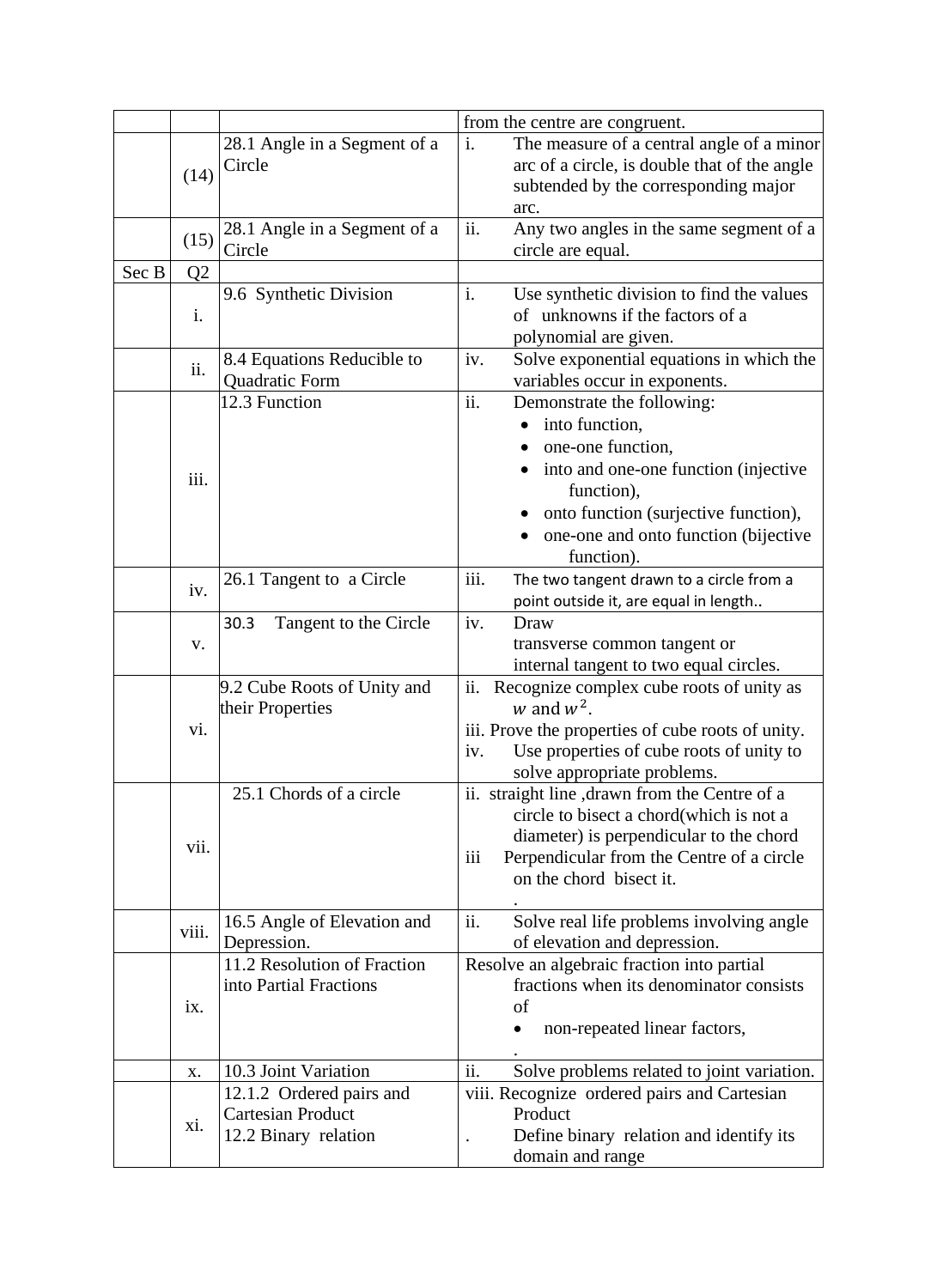|       |       | 24.1 Projection of a Side of a |              | Prove the following theorems along with         |
|-------|-------|--------------------------------|--------------|-------------------------------------------------|
|       |       | Triangle                       |              | corollaries and apply them to solve appropriate |
|       |       |                                | problems.    |                                                 |
|       |       |                                | $\mathbf{i}$ | In an obtuse-angled triangle, the square        |
|       |       |                                |              | on the side opposite to the obtuse angle        |
|       | xii.  |                                |              | is equal to the sum of the squares on the       |
|       |       |                                |              | containing the<br>sides<br>obtuse<br>angle      |
|       |       |                                |              | together with twice the rectangle               |
|       |       |                                |              | contained by one of the sides, and the          |
|       |       |                                |              | projection on it of the other.                  |
|       |       | 16.2 Sector of a Circle        | ii.          | Prove that the area of a sector of a circle     |
|       | xiii. |                                |              | is $\frac{1}{r^2\theta}$                        |
|       |       | 13.3 Measures of Central       | iii.         |                                                 |
|       | xiv.  |                                |              | Calculate weighted mean and moving              |
| Sec C |       | Tendency                       |              | averages.                                       |
|       |       | 12.1.2 Properties of Union     | iv)          | Give formal proofs of the following             |
|       |       | and Intersection               |              | fundamental properties of union and             |
|       |       |                                |              | intersection of two or three sets.              |
|       |       |                                |              | • Commutative property of union,                |
|       |       |                                |              |                                                 |
|       |       |                                |              | • Commutative property of intersection,         |
|       |       |                                |              | • Associative property of union,                |
|       | Q.3   |                                |              | • Associative property of intersection,         |
|       |       |                                |              | • Distributive property of union over           |
|       |       |                                |              | intersection,                                   |
|       |       |                                |              | • Distributive property of intersection         |
|       |       |                                |              | over union,                                     |
|       |       |                                |              | • De Morgan's laws.                             |
|       |       |                                | V)           | Verify the fundamental properties for           |
|       |       |                                |              | given sets.                                     |
|       |       | 9.7 Simultaneous Equations     |              | Solve a system of two equations in two          |
|       |       |                                |              | variables when                                  |
|       | Q.4   |                                |              | • one equation is linear and the other is       |
|       |       |                                |              | quadratic,                                      |
|       |       |                                |              | both the equations are quadratic.               |
|       | Q.5   | 16.4 Trigonometric Identities  |              | Prove the trigonometric identities and apply    |
|       |       |                                |              | them to show different trigonometric relations. |
|       |       | 8.5 Radical Equations          |              | Solve equations of the type:                    |
|       |       |                                |              | $\sqrt{ax+b} = cx+d$ ,                          |
|       | Q.6   |                                |              | $\sqrt{x+a} \sqrt{x+b} = \sqrt{x+c}$ ,          |
|       |       |                                |              | $\sqrt{x^2+px+m} + \sqrt{x^2+px+n} = q.$        |
|       |       | 28.1 Angle in a Segment of a   | iv.          | The opposite angles of any quadrilateral        |
|       | Q.7   | Circle                         |              | inscribed in a circle are supplementary.        |
|       |       |                                |              |                                                 |